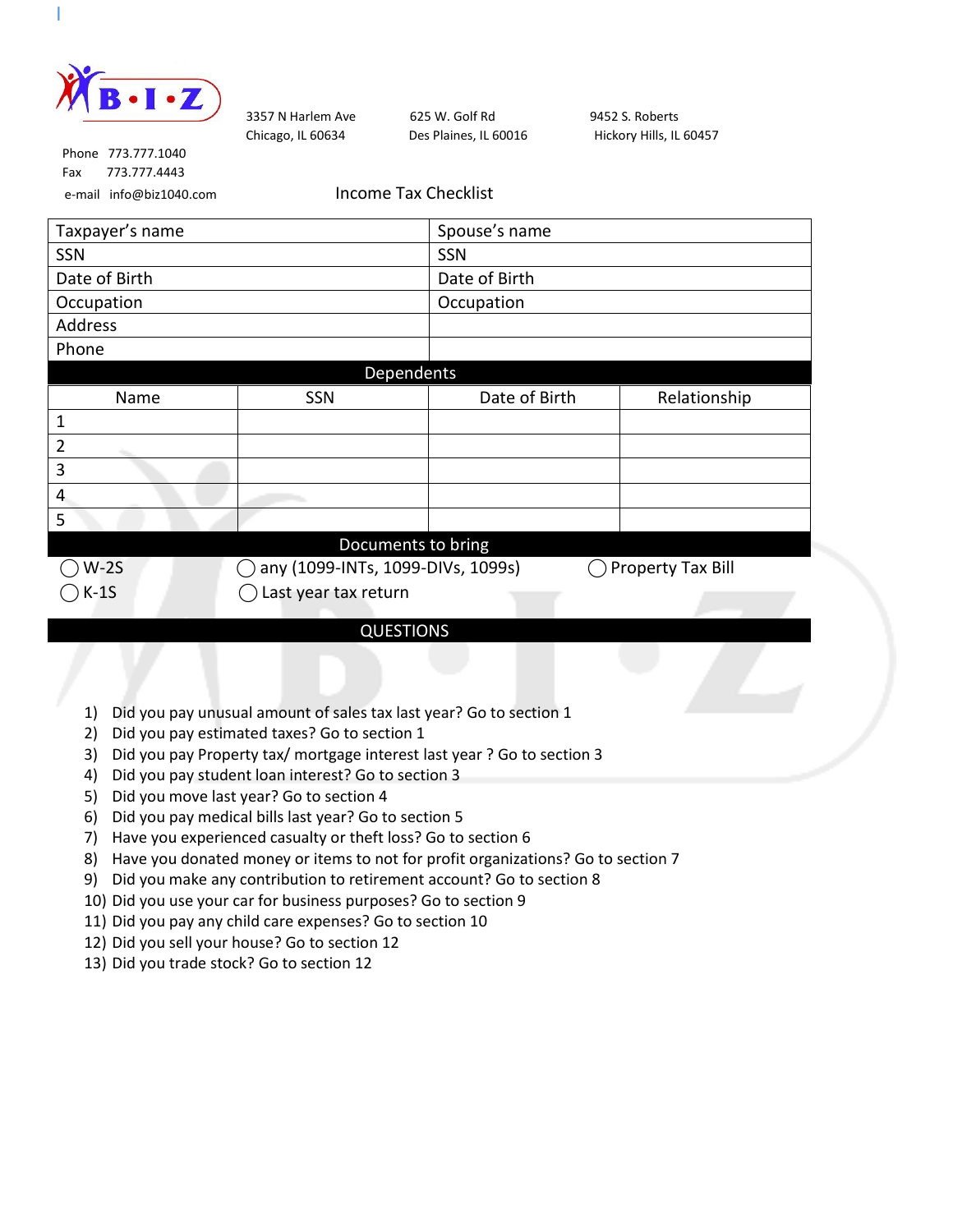| $\mathbf{1}$                               | <b>Taxes</b>                  |                                                     | $\overline{2}$<br>Miscellaneous                 |
|--------------------------------------------|-------------------------------|-----------------------------------------------------|-------------------------------------------------|
|                                            |                               |                                                     | Dues& subscriptions                             |
| <b>Estate Tax</b><br>Personal property tax |                               |                                                     | <b>Donations</b>                                |
| City/country tax                           |                               |                                                     | Uniforms                                        |
| Sales tax                                  |                               |                                                     | Job seeking expenses                            |
| Other                                      |                               |                                                     | Tools                                           |
| <b>ESTIMATED PAYMENTS</b>                  |                               |                                                     | Equipment                                       |
| <b>Taxes</b>                               | <b>State</b>                  | Federal                                             | Tax preparation fees                            |
|                                            |                               |                                                     | <b>Business Entertainment</b>                   |
|                                            |                               |                                                     | Investment & tax advice                         |
| Date paid                                  |                               |                                                     | Hobby losses                                    |
|                                            |                               |                                                     | Impairment related work expenses _______        |
| Date paid                                  |                               |                                                     | <b>Gambling losses</b>                          |
|                                            |                               |                                                     | Classroom expenses for teachers _________       |
|                                            |                               |                                                     | Energy property installed                       |
| Date paid                                  |                               |                                                     | Other                                           |
|                                            |                               |                                                     |                                                 |
| Date paid                                  |                               |                                                     |                                                 |
|                                            |                               |                                                     |                                                 |
|                                            |                               |                                                     |                                                 |
|                                            |                               |                                                     |                                                 |
|                                            |                               |                                                     |                                                 |
| $\mathbf{3}$                               | <b>Interest Expenses +TAX</b> |                                                     | $\overline{4}$<br>Job Related moving expense    |
| Home Mortgage (1098)                       |                               |                                                     |                                                 |
| Home Mortgage - pd. To others              |                               |                                                     | <b>Travel and lodging</b>                       |
| (name & SSN of individuals)                |                               |                                                     | Moving household goods                          |
| <b>Investment Interest</b>                 |                               |                                                     |                                                 |
| Student Loan Interest(1098-E)              |                               |                                                     | Casualty and Theft Loss<br>6                    |
| 5                                          | <b>Medical Expenses</b>       |                                                     | Cost of property lost                           |
| Contributions                              |                               |                                                     | FMV of property                                 |
| <b>Insurance &amp; Medical Premiums</b>    |                               |                                                     | Insurance reimbursement received                |
| Prescription                               |                               |                                                     |                                                 |
| Eyeglasses                                 |                               |                                                     | Donations/Charities<br>7                        |
| Doctor's Visits                            |                               |                                                     | Church                                          |
| Dentists                                   |                               |                                                     | Other (goodwill, property cash etc.)            |
| Hospital                                   |                               |                                                     |                                                 |
|                                            |                               |                                                     |                                                 |
| 8                                          | Retirement                    |                                                     | $\overline{9}$<br><b>Business Auto Expenses</b> |
|                                            |                               | ◯Traditional IRA Contribution Previously / Current  | Parking and tolls                               |
| \$.                                        | Taxpayer                      | Year<br>$\left(\begin{array}{c} \end{array}\right)$ | <b>Business mileage</b>                         |
| \$                                         | Spouse                        |                                                     | Gas and oil                                     |
| Roth IRA Contribution                      |                               |                                                     | Interest                                        |
| \$_                                        | Taxpayer                      |                                                     | Other                                           |
| \$                                         | Spouse                        |                                                     |                                                 |
|                                            |                               |                                                     |                                                 |
|                                            |                               |                                                     |                                                 |
|                                            |                               |                                                     |                                                 |